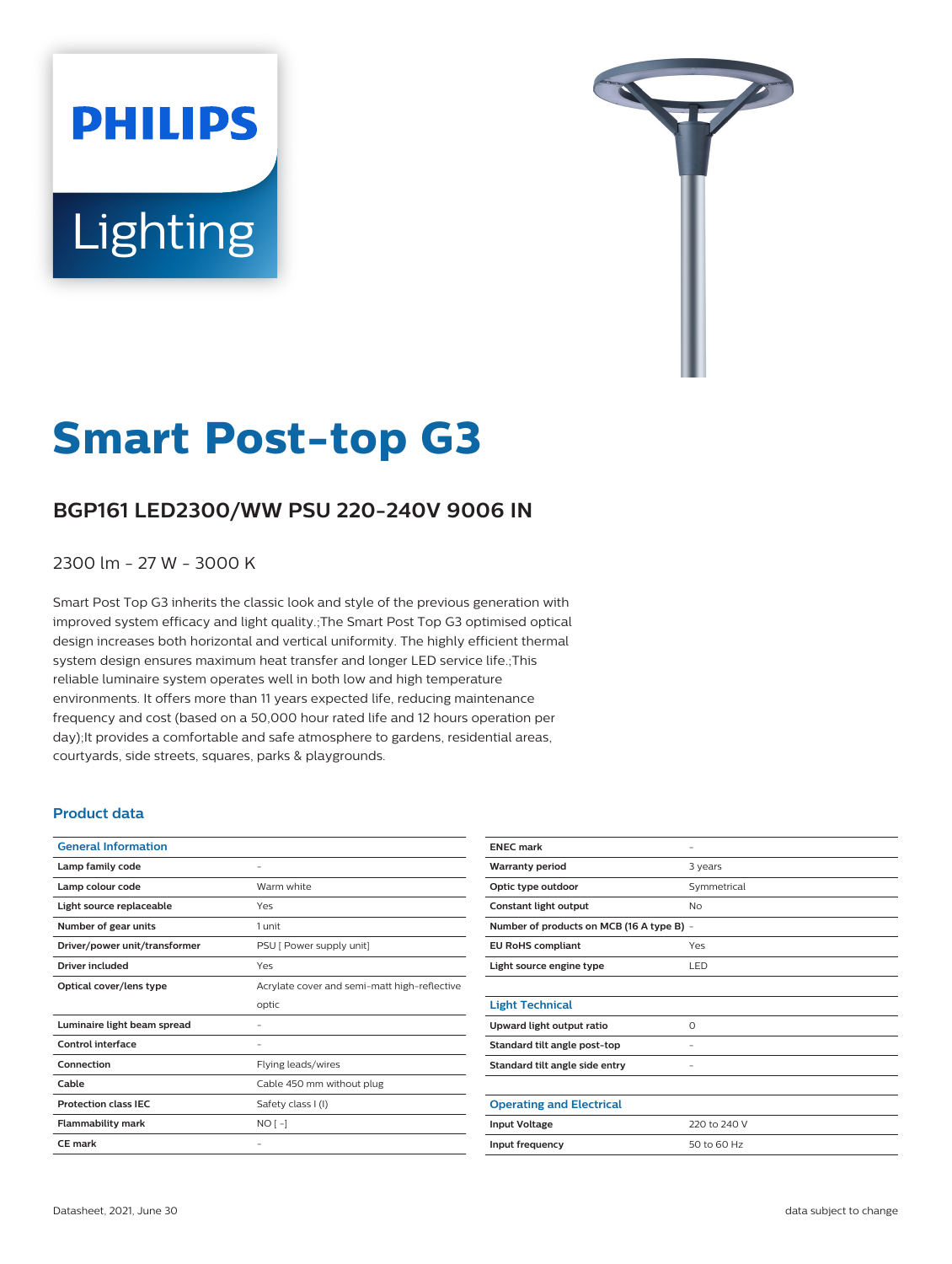## **Smart Post-top G3**

| Inrush current                             | 2.1A                                          |
|--------------------------------------------|-----------------------------------------------|
| Inrush time                                | $22.3$ ms                                     |
| Power factor (min.)                        | 0.9                                           |
|                                            |                                               |
| <b>Controls and Dimming</b>                |                                               |
| Dimmable                                   | N <sub>O</sub>                                |
|                                            |                                               |
| <b>Mechanical and Housing</b>              |                                               |
| <b>Housing material</b>                    | Aluminum die-cast                             |
| <b>Reflector material</b>                  | Acrylate                                      |
| Optic material                             | Acrylate                                      |
| Optical cover/lens material                | Acrylate                                      |
| <b>Fixation material</b>                   | Stainless steel                               |
| <b>Mounting device</b>                     | 60P [ Post-top for diameter 60 mm]            |
| Optical cover/lens shape                   | Flat                                          |
| Optical cover/lens finish                  | Frosted                                       |
| <b>Overall height</b>                      | 265 mm                                        |
| <b>Overall diameter</b>                    | 578 mm                                        |
| Colour                                     | Grey                                          |
|                                            |                                               |
| <b>Approval and Application</b>            |                                               |
| Ingress protection code                    | IP65   Dust penetration-protected, jet-proof] |
| Mech. impact protection code               | IK07 [2 J reinforced]                         |
| Surge protection (common/differential)     | 4/2 kV                                        |
|                                            |                                               |
| <b>Initial Performance (IEC Compliant)</b> |                                               |

| <b>Luminous flux tolerance</b>    | $+/-10%$                            |
|-----------------------------------|-------------------------------------|
| Initial LED luminaire efficacy    | 85.19 lm/W                          |
| Lamp colour temperature           | 3000 K                              |
| <b>Colour Rendering Index</b>     | 70                                  |
| Initial chromaticity              | SDCM > 5                            |
| Initial input power               | 27 W                                |
| Power consumption tolerance       | $+/-10%$                            |
|                                   |                                     |
| <b>Application Conditions</b>     |                                     |
| Ambient temperature range         | $-40$ to $+50$ °C.                  |
| Maximum dimming level             | Not applicable                      |
|                                   |                                     |
| <b>Product Data</b>               |                                     |
| Full product code                 | 911401633403                        |
| Order product name                | BGP161 LED2300/WW PSU 220-240V 9006 |
|                                   | IN                                  |
| Order code                        | 911401633403                        |
| SAP numerator - quantity per pack | 1                                   |
| Numerator - packs per outer box   | $\overline{z}$                      |
| <b>SAP material</b>               | 911401633403                        |



**SAP net weight (piece)** 4.499 kg

### **Initial luminous flux (system flux)** 2300 lm

#### **Dimensional drawing**



**BGP161 LED2300/WW PSU 220-240V 9006 IN**